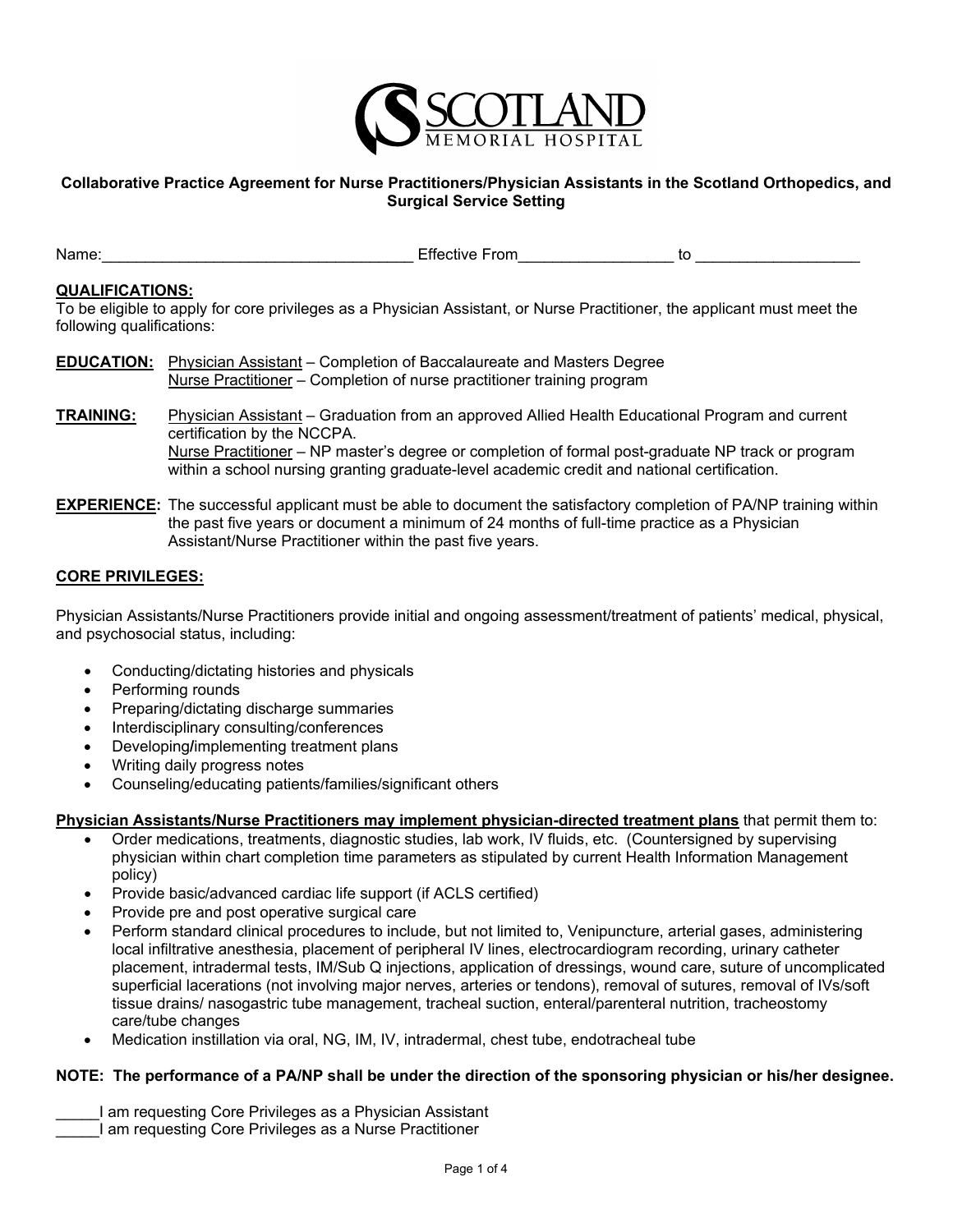### **SPECIAL REQUESTS**

Physician Assistants/Nurse practitioners may request approval to perform the following "special requests" provided they can document training and recent experience (performed in the previous year) in each procedure requested. Documentation should be in the form of correspondence from the director of the applicant's training program or the previous sponsoring physician and should specifically detail for each special request the number of procedures performed and the applicant's competency.

**Precepting Option: Individuals who are qualified for core privileges but are unable to document experience as outlined for special requests procedures may obtain required experience under direct supervision of physician sponsor. Upon completion of preceptorship for desired privileges applicant is to submit a request for additional privileges accompanied by letter from preceptor supporting request and confirming competence. Please clearly distinguish below any procedures requested via this precepting option.**

Indicate below the procedures requested:

| Noninvasive/Invasive<br><b>Procedures</b><br>(Initial beside requested<br>procedures) | <b>Required # Local (SMH)</b><br><b>Under Observed</b><br><b>Physician Supervision</b> | <b>SMH Primary or other</b><br>qualified physician<br><b>Physician signature</b><br>required to first apply for | <b>SMH Primary or other</b><br>qualified physician<br><b>Physician signature</b><br>required to apply for FULL |
|---------------------------------------------------------------------------------------|----------------------------------------------------------------------------------------|-----------------------------------------------------------------------------------------------------------------|----------------------------------------------------------------------------------------------------------------|
|                                                                                       |                                                                                        | PROVISIONAL privilege of<br>any procedures with<br>required # (SMH)                                             | privilege, once criteria<br>have been satisfactorily<br>met for procedure.                                     |
| Irrigation & packing of<br>superficial wounds                                         |                                                                                        |                                                                                                                 |                                                                                                                |
| 1 Apply and remove casts<br>and splints                                               |                                                                                        |                                                                                                                 |                                                                                                                |
| Apply and remove<br><b>Orthopaedic Braces</b>                                         |                                                                                        |                                                                                                                 |                                                                                                                |
| Assist with Reduction of<br><b>Fractures &amp; Dislocations</b>                       |                                                                                        |                                                                                                                 |                                                                                                                |
| Wound V.A.C Placement                                                                 |                                                                                        |                                                                                                                 |                                                                                                                |
| <b>INVASIVE PROCEDURES</b>                                                            |                                                                                        |                                                                                                                 |                                                                                                                |
| Anoscopy                                                                              |                                                                                        |                                                                                                                 |                                                                                                                |
| <b>Chest Tube Placement</b>                                                           |                                                                                        |                                                                                                                 |                                                                                                                |
| Debridement of Wounds                                                                 |                                                                                        |                                                                                                                 |                                                                                                                |
| including surgical                                                                    |                                                                                        |                                                                                                                 |                                                                                                                |
| debridement                                                                           |                                                                                        |                                                                                                                 |                                                                                                                |
| <b>Dermatological Biopsies</b>                                                        |                                                                                        |                                                                                                                 |                                                                                                                |
| <b>External Jugular Vein</b><br>Cannulation                                           |                                                                                        |                                                                                                                 |                                                                                                                |
| <b>Femoral Vein Cannulation</b>                                                       |                                                                                        |                                                                                                                 |                                                                                                                |
| Incision, Irrigation and<br>Drainage of Abscess                                       |                                                                                        |                                                                                                                 |                                                                                                                |
| Fracture Hematoma Block                                                               |                                                                                        |                                                                                                                 |                                                                                                                |
| Joint Injections/<br>Aspirations                                                      |                                                                                        |                                                                                                                 |                                                                                                                |
| Needle Aspiration of                                                                  |                                                                                        |                                                                                                                 |                                                                                                                |
| Pneumothorax<br><b>Percutaneous Arterial</b>                                          |                                                                                        |                                                                                                                 |                                                                                                                |
| <b>Catheterization Catheter</b>                                                       |                                                                                        |                                                                                                                 |                                                                                                                |
| Insertion                                                                             |                                                                                        |                                                                                                                 |                                                                                                                |
| <b>Percutaneous Central</b>                                                           |                                                                                        |                                                                                                                 |                                                                                                                |
| <b>Venous Catheter Insertion</b>                                                      |                                                                                        |                                                                                                                 |                                                                                                                |
| Perm Cath Removal                                                                     |                                                                                        |                                                                                                                 |                                                                                                                |
| <b>Rectal Exam</b>                                                                    |                                                                                        |                                                                                                                 |                                                                                                                |
| Removal of superficial<br>foreign bodies soft tissues                                 |                                                                                        |                                                                                                                 |                                                                                                                |
| <b>Surgical Assistant (with</b>                                                       |                                                                                        |                                                                                                                 |                                                                                                                |
| appropriate education and                                                             |                                                                                        |                                                                                                                 |                                                                                                                |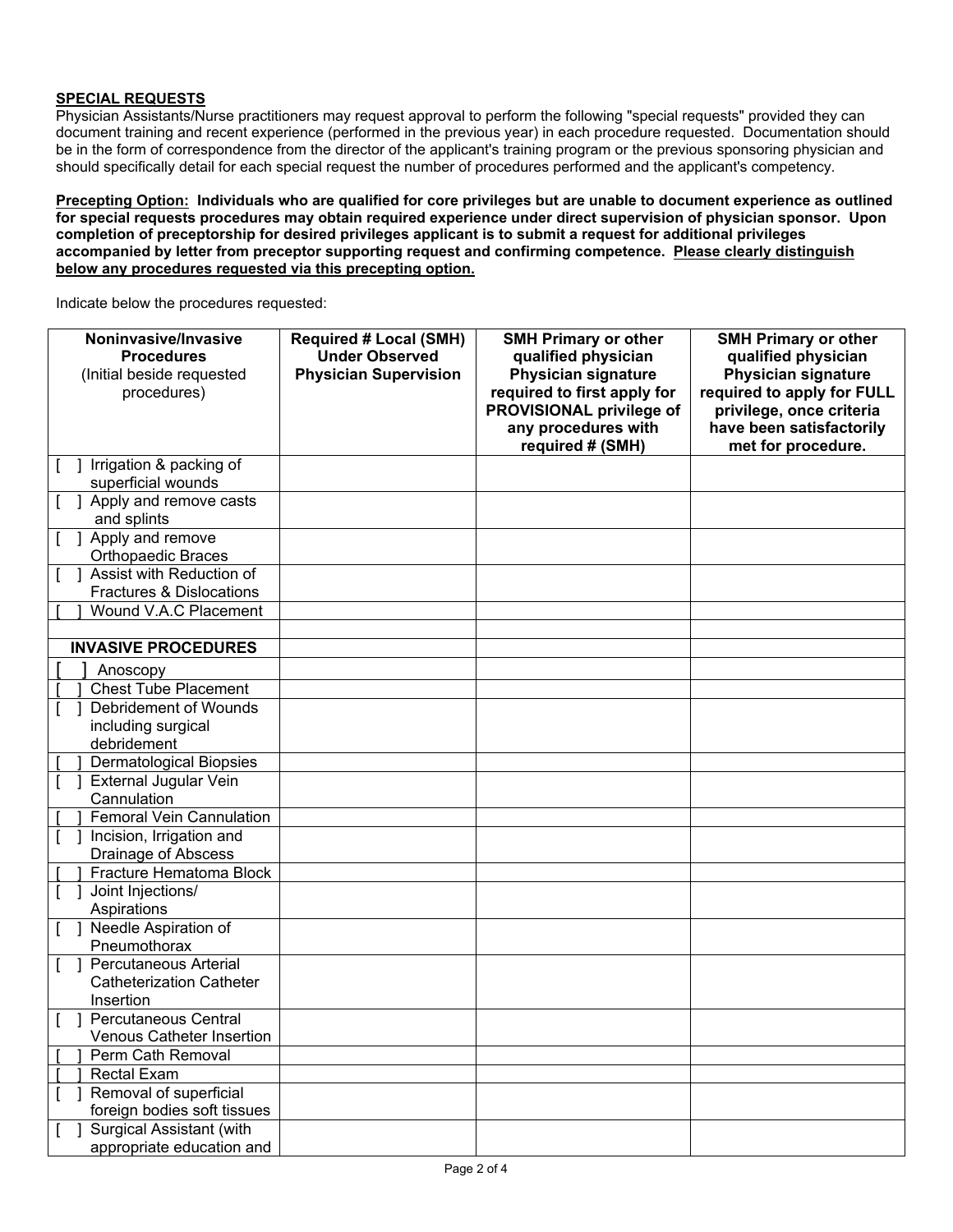| training)                                        |  |  |
|--------------------------------------------------|--|--|
| J Suturing and/or Stapling<br>Superficial Wounds |  |  |
|                                                  |  |  |
| PICC line placement                              |  |  |
|                                                  |  |  |
|                                                  |  |  |
|                                                  |  |  |
|                                                  |  |  |
|                                                  |  |  |
|                                                  |  |  |

I have requested only those privileges for which by education, training, current experience, and demonstrated performance I am qualified to perform, and that I wish to exercise at this facility, and

I understand that:

(a) In exercising any clinical privileges granted, I am constrained by hospital and medical staff policies and rules applicable generally and any applicable to the particular situation.

(b) Any restriction on the clinical privileges granted to me is waived in an emergency situation and in such a situation my actions are governed by the applicable section of the medical staff bylaws or related documents.

Signed: \_\_\_\_\_\_\_\_\_\_\_\_\_\_\_\_\_\_\_\_\_\_\_\_\_\_\_\_\_\_\_\_\_\_\_\_\_\_\_\_\_\_\_\_\_\_\_Date: \_\_\_\_\_\_\_\_\_\_\_\_\_\_\_\_\_\_\_\_\_\_\_\_\_\_\_\_\_\_\_\_\_\_\_\_\_

(Physician Assistant/Nurse Practitioner)

#### **Sponsoring Physician Statement:**

I have reviewed this applicant's request for appointment to the Medical Assistant Staff and agree that all duties and appointments as outlined will be necessary in the performance of this applicant's duties as my Physician Assistant/Nurse Practitioner. I understand that I am responsible for the clinical performance and competence of this individual and I agree to assume responsibility for this applicant in the carrying out of duties as outlined.

| Signed                                    | Dale |  |
|-------------------------------------------|------|--|
| . הורי<br>Shoneoring Dhueician)<br>$\sim$ |      |  |

(Sponsoring Physician)

#### **Names/Signatures of Secondary Sponsors:**

| Name: | <b>.</b><br>…atur∈<br>siana        |
|-------|------------------------------------|
| Name: | <b>.</b><br>`ionod<br>.<br>. .     |
| Name: | <b>.</b><br>idna'<br><br>.idlUite. |

### **Department chair's recommendations**

| Based on the information provided, I find the applicant to be: [ ] Qualified [ ] Not qualified for the privileges |            |
|-------------------------------------------------------------------------------------------------------------------|------------|
|                                                                                                                   | reguested. |

| Requested                    | □ Recommended | Not Recommended<br>п. |  |
|------------------------------|---------------|-----------------------|--|
| Recommended with Exceptions: |               |                       |  |
|                              |               |                       |  |
|                              |               |                       |  |

Department Chair's Signature: \_\_\_\_\_\_\_\_\_\_\_\_\_\_\_\_\_\_\_\_\_\_\_\_\_\_\_\_\_\_\_\_\_\_\_\_\_Date:\_\_\_\_\_\_\_\_\_\_\_\_\_\_\_\_\_\_\_\_\_\_\_\_\_\_\_\_\_\_

| <b>FOR MEDICAL STAFF OFFICE USE.</b> |       |  |  |
|--------------------------------------|-------|--|--|
| Credentials Committee Action:        | Date: |  |  |
| Medical Executive Committee Action:  | Date: |  |  |
| Board of Trustees Action:            | Date: |  |  |